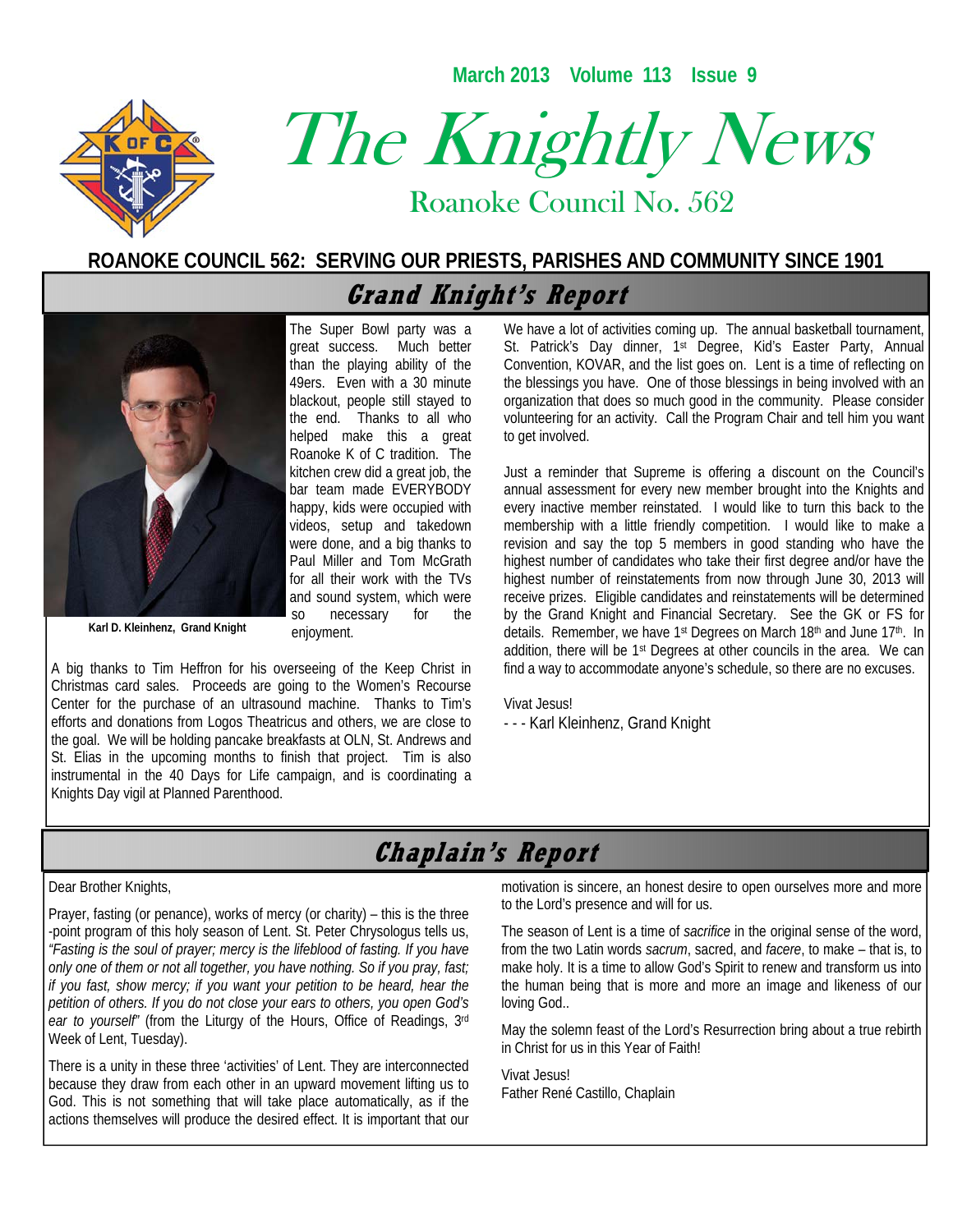### Volume 113, Issue 9

| <b>Grand Knight</b><br>Karl Kleinhenz<br>397-4028<br>Dep. Grand Knight<br>John Church<br>769-0048<br>Chaplain<br>Fr. Rene Castillo<br>343-7744<br>Chancellor<br>Eric Schmucker<br>309-1417<br>Recorder<br>Stephen Ratliff<br>774-4796<br>Financial Sec.<br>Mike Lazzuri<br>774-8482<br>Treasurer<br>Val Bernys<br>989-9282<br>Alex Nelson<br>Lecturer<br>774-5079<br>Advocate<br>Dave Chopski<br>344-0901<br>Warden<br>Pat Reidy<br>725-8206<br>George Cusson<br>977-2944<br>Inside Guard<br>Outside Guard<br>Trustee, 3rd Year<br><b>Bob Canfield</b><br>774-7554<br>Trustee, 2nd Year<br>Mike Whelan<br>265-9722<br>Trustee, 1st Year<br><b>Dick Sparks</b><br>563-1387<br><b>Committee Chairmen</b><br>Program Director<br>John Krumpos<br>989-1985<br><b>Council Activities</b><br>Eric Schmucker<br>309-1417<br><b>Community Activities</b><br>Nick Centrone<br>947-5226<br>John Church<br>769-0048<br><b>Family Activities</b><br>Vacant<br><b>Youth Activities</b><br>Bill Partsch<br>772-7120<br><b>Church Activities</b><br>Pat Reidy<br>725-8206<br>Pro Life Activities<br>Tim Heffron<br>904-2746<br><b>KOVAR</b><br>Don Feick<br>774-0187<br>John Krumpos<br>960-1825<br>Newsletter<br><b>Glen David Waldis</b><br>982-0835<br>Kitchen<br>Tom Engl<br>989-3708<br>John Church<br>588-7968<br>Mike Lazzuri<br>774-8482<br>Steve Wirth<br>520-2885<br><b>Basketball Tournament</b><br>Paul Yengst<br>556-8883<br><b>KCIC</b><br>Karl Kleinhenz<br>982-8140<br>Joe Devlin<br>206-2622<br>Pool<br>Jim Donckers<br>345-3902<br>Joe Devlin<br>206-2622<br>Charlie Aesy<br>977-3364<br>George Cuadrado<br>989-1758<br>Dave Chopski<br>Membership<br>344-0901<br><b>Charles Hatcher</b><br>314-3360<br>Steve Wirth<br>520-2885<br>Home Improvements<br>Paul Yengst<br>556-8883<br>House<br>Joe Colosimo<br>989-7969<br>Club Room<br>Jim Sullivan<br>774-7034<br>Ceremonials<br>Don Feick<br>774-0187<br>Canfield Scholarship<br>Jim Sullivan<br>774-7034<br>397-4028<br>Grand Knight<br><b>Bob Canfield</b><br>774-7554<br>Joe Moses<br>389-0309<br>Mike Gibson<br>989-4980<br><b>Retention Committee</b><br><b>Bill DeBerry</b><br>343-7849<br>Steve Talevi<br>989-1302<br>Historian<br><b>Bill Howard</b><br>989-9399<br>RC School Board Rep.<br>Dan Zipfel<br>334-1326<br>Don Feick<br>OLN Parish Rep.<br>774-0187<br><b>Jim Donckers</b><br>St. Elias Parish Rep.<br>345-3902<br>St. Andrews Parish Rep. Bobby Ellis<br>366-5102<br>Insurance Rep.<br>888-211-9478 | <b>Council Officers</b> |              |  |  |  |  |  |  |  |
|----------------------------------------------------------------------------------------------------------------------------------------------------------------------------------------------------------------------------------------------------------------------------------------------------------------------------------------------------------------------------------------------------------------------------------------------------------------------------------------------------------------------------------------------------------------------------------------------------------------------------------------------------------------------------------------------------------------------------------------------------------------------------------------------------------------------------------------------------------------------------------------------------------------------------------------------------------------------------------------------------------------------------------------------------------------------------------------------------------------------------------------------------------------------------------------------------------------------------------------------------------------------------------------------------------------------------------------------------------------------------------------------------------------------------------------------------------------------------------------------------------------------------------------------------------------------------------------------------------------------------------------------------------------------------------------------------------------------------------------------------------------------------------------------------------------------------------------------------------------------------------------------------------------------------------------------------------------------------------------------------------------------------------------------------------------------------------------------------------------------------------------------------------------------------------------------------------------------------------------------------------------------------------------------------------------------------------------------------------------------------------------------------------------------------------------------------------------------------|-------------------------|--------------|--|--|--|--|--|--|--|
|                                                                                                                                                                                                                                                                                                                                                                                                                                                                                                                                                                                                                                                                                                                                                                                                                                                                                                                                                                                                                                                                                                                                                                                                                                                                                                                                                                                                                                                                                                                                                                                                                                                                                                                                                                                                                                                                                                                                                                                                                                                                                                                                                                                                                                                                                                                                                                                                                                                                            |                         |              |  |  |  |  |  |  |  |
|                                                                                                                                                                                                                                                                                                                                                                                                                                                                                                                                                                                                                                                                                                                                                                                                                                                                                                                                                                                                                                                                                                                                                                                                                                                                                                                                                                                                                                                                                                                                                                                                                                                                                                                                                                                                                                                                                                                                                                                                                                                                                                                                                                                                                                                                                                                                                                                                                                                                            |                         |              |  |  |  |  |  |  |  |
|                                                                                                                                                                                                                                                                                                                                                                                                                                                                                                                                                                                                                                                                                                                                                                                                                                                                                                                                                                                                                                                                                                                                                                                                                                                                                                                                                                                                                                                                                                                                                                                                                                                                                                                                                                                                                                                                                                                                                                                                                                                                                                                                                                                                                                                                                                                                                                                                                                                                            |                         |              |  |  |  |  |  |  |  |
|                                                                                                                                                                                                                                                                                                                                                                                                                                                                                                                                                                                                                                                                                                                                                                                                                                                                                                                                                                                                                                                                                                                                                                                                                                                                                                                                                                                                                                                                                                                                                                                                                                                                                                                                                                                                                                                                                                                                                                                                                                                                                                                                                                                                                                                                                                                                                                                                                                                                            |                         |              |  |  |  |  |  |  |  |
|                                                                                                                                                                                                                                                                                                                                                                                                                                                                                                                                                                                                                                                                                                                                                                                                                                                                                                                                                                                                                                                                                                                                                                                                                                                                                                                                                                                                                                                                                                                                                                                                                                                                                                                                                                                                                                                                                                                                                                                                                                                                                                                                                                                                                                                                                                                                                                                                                                                                            |                         |              |  |  |  |  |  |  |  |
|                                                                                                                                                                                                                                                                                                                                                                                                                                                                                                                                                                                                                                                                                                                                                                                                                                                                                                                                                                                                                                                                                                                                                                                                                                                                                                                                                                                                                                                                                                                                                                                                                                                                                                                                                                                                                                                                                                                                                                                                                                                                                                                                                                                                                                                                                                                                                                                                                                                                            |                         |              |  |  |  |  |  |  |  |
|                                                                                                                                                                                                                                                                                                                                                                                                                                                                                                                                                                                                                                                                                                                                                                                                                                                                                                                                                                                                                                                                                                                                                                                                                                                                                                                                                                                                                                                                                                                                                                                                                                                                                                                                                                                                                                                                                                                                                                                                                                                                                                                                                                                                                                                                                                                                                                                                                                                                            |                         |              |  |  |  |  |  |  |  |
|                                                                                                                                                                                                                                                                                                                                                                                                                                                                                                                                                                                                                                                                                                                                                                                                                                                                                                                                                                                                                                                                                                                                                                                                                                                                                                                                                                                                                                                                                                                                                                                                                                                                                                                                                                                                                                                                                                                                                                                                                                                                                                                                                                                                                                                                                                                                                                                                                                                                            |                         |              |  |  |  |  |  |  |  |
|                                                                                                                                                                                                                                                                                                                                                                                                                                                                                                                                                                                                                                                                                                                                                                                                                                                                                                                                                                                                                                                                                                                                                                                                                                                                                                                                                                                                                                                                                                                                                                                                                                                                                                                                                                                                                                                                                                                                                                                                                                                                                                                                                                                                                                                                                                                                                                                                                                                                            |                         |              |  |  |  |  |  |  |  |
|                                                                                                                                                                                                                                                                                                                                                                                                                                                                                                                                                                                                                                                                                                                                                                                                                                                                                                                                                                                                                                                                                                                                                                                                                                                                                                                                                                                                                                                                                                                                                                                                                                                                                                                                                                                                                                                                                                                                                                                                                                                                                                                                                                                                                                                                                                                                                                                                                                                                            |                         |              |  |  |  |  |  |  |  |
|                                                                                                                                                                                                                                                                                                                                                                                                                                                                                                                                                                                                                                                                                                                                                                                                                                                                                                                                                                                                                                                                                                                                                                                                                                                                                                                                                                                                                                                                                                                                                                                                                                                                                                                                                                                                                                                                                                                                                                                                                                                                                                                                                                                                                                                                                                                                                                                                                                                                            |                         |              |  |  |  |  |  |  |  |
|                                                                                                                                                                                                                                                                                                                                                                                                                                                                                                                                                                                                                                                                                                                                                                                                                                                                                                                                                                                                                                                                                                                                                                                                                                                                                                                                                                                                                                                                                                                                                                                                                                                                                                                                                                                                                                                                                                                                                                                                                                                                                                                                                                                                                                                                                                                                                                                                                                                                            |                         |              |  |  |  |  |  |  |  |
|                                                                                                                                                                                                                                                                                                                                                                                                                                                                                                                                                                                                                                                                                                                                                                                                                                                                                                                                                                                                                                                                                                                                                                                                                                                                                                                                                                                                                                                                                                                                                                                                                                                                                                                                                                                                                                                                                                                                                                                                                                                                                                                                                                                                                                                                                                                                                                                                                                                                            |                         |              |  |  |  |  |  |  |  |
|                                                                                                                                                                                                                                                                                                                                                                                                                                                                                                                                                                                                                                                                                                                                                                                                                                                                                                                                                                                                                                                                                                                                                                                                                                                                                                                                                                                                                                                                                                                                                                                                                                                                                                                                                                                                                                                                                                                                                                                                                                                                                                                                                                                                                                                                                                                                                                                                                                                                            |                         |              |  |  |  |  |  |  |  |
|                                                                                                                                                                                                                                                                                                                                                                                                                                                                                                                                                                                                                                                                                                                                                                                                                                                                                                                                                                                                                                                                                                                                                                                                                                                                                                                                                                                                                                                                                                                                                                                                                                                                                                                                                                                                                                                                                                                                                                                                                                                                                                                                                                                                                                                                                                                                                                                                                                                                            |                         |              |  |  |  |  |  |  |  |
|                                                                                                                                                                                                                                                                                                                                                                                                                                                                                                                                                                                                                                                                                                                                                                                                                                                                                                                                                                                                                                                                                                                                                                                                                                                                                                                                                                                                                                                                                                                                                                                                                                                                                                                                                                                                                                                                                                                                                                                                                                                                                                                                                                                                                                                                                                                                                                                                                                                                            |                         |              |  |  |  |  |  |  |  |
|                                                                                                                                                                                                                                                                                                                                                                                                                                                                                                                                                                                                                                                                                                                                                                                                                                                                                                                                                                                                                                                                                                                                                                                                                                                                                                                                                                                                                                                                                                                                                                                                                                                                                                                                                                                                                                                                                                                                                                                                                                                                                                                                                                                                                                                                                                                                                                                                                                                                            |                         |              |  |  |  |  |  |  |  |
|                                                                                                                                                                                                                                                                                                                                                                                                                                                                                                                                                                                                                                                                                                                                                                                                                                                                                                                                                                                                                                                                                                                                                                                                                                                                                                                                                                                                                                                                                                                                                                                                                                                                                                                                                                                                                                                                                                                                                                                                                                                                                                                                                                                                                                                                                                                                                                                                                                                                            |                         |              |  |  |  |  |  |  |  |
|                                                                                                                                                                                                                                                                                                                                                                                                                                                                                                                                                                                                                                                                                                                                                                                                                                                                                                                                                                                                                                                                                                                                                                                                                                                                                                                                                                                                                                                                                                                                                                                                                                                                                                                                                                                                                                                                                                                                                                                                                                                                                                                                                                                                                                                                                                                                                                                                                                                                            |                         |              |  |  |  |  |  |  |  |
|                                                                                                                                                                                                                                                                                                                                                                                                                                                                                                                                                                                                                                                                                                                                                                                                                                                                                                                                                                                                                                                                                                                                                                                                                                                                                                                                                                                                                                                                                                                                                                                                                                                                                                                                                                                                                                                                                                                                                                                                                                                                                                                                                                                                                                                                                                                                                                                                                                                                            |                         |              |  |  |  |  |  |  |  |
|                                                                                                                                                                                                                                                                                                                                                                                                                                                                                                                                                                                                                                                                                                                                                                                                                                                                                                                                                                                                                                                                                                                                                                                                                                                                                                                                                                                                                                                                                                                                                                                                                                                                                                                                                                                                                                                                                                                                                                                                                                                                                                                                                                                                                                                                                                                                                                                                                                                                            |                         |              |  |  |  |  |  |  |  |
|                                                                                                                                                                                                                                                                                                                                                                                                                                                                                                                                                                                                                                                                                                                                                                                                                                                                                                                                                                                                                                                                                                                                                                                                                                                                                                                                                                                                                                                                                                                                                                                                                                                                                                                                                                                                                                                                                                                                                                                                                                                                                                                                                                                                                                                                                                                                                                                                                                                                            |                         |              |  |  |  |  |  |  |  |
|                                                                                                                                                                                                                                                                                                                                                                                                                                                                                                                                                                                                                                                                                                                                                                                                                                                                                                                                                                                                                                                                                                                                                                                                                                                                                                                                                                                                                                                                                                                                                                                                                                                                                                                                                                                                                                                                                                                                                                                                                                                                                                                                                                                                                                                                                                                                                                                                                                                                            |                         |              |  |  |  |  |  |  |  |
|                                                                                                                                                                                                                                                                                                                                                                                                                                                                                                                                                                                                                                                                                                                                                                                                                                                                                                                                                                                                                                                                                                                                                                                                                                                                                                                                                                                                                                                                                                                                                                                                                                                                                                                                                                                                                                                                                                                                                                                                                                                                                                                                                                                                                                                                                                                                                                                                                                                                            |                         |              |  |  |  |  |  |  |  |
|                                                                                                                                                                                                                                                                                                                                                                                                                                                                                                                                                                                                                                                                                                                                                                                                                                                                                                                                                                                                                                                                                                                                                                                                                                                                                                                                                                                                                                                                                                                                                                                                                                                                                                                                                                                                                                                                                                                                                                                                                                                                                                                                                                                                                                                                                                                                                                                                                                                                            |                         |              |  |  |  |  |  |  |  |
|                                                                                                                                                                                                                                                                                                                                                                                                                                                                                                                                                                                                                                                                                                                                                                                                                                                                                                                                                                                                                                                                                                                                                                                                                                                                                                                                                                                                                                                                                                                                                                                                                                                                                                                                                                                                                                                                                                                                                                                                                                                                                                                                                                                                                                                                                                                                                                                                                                                                            |                         |              |  |  |  |  |  |  |  |
|                                                                                                                                                                                                                                                                                                                                                                                                                                                                                                                                                                                                                                                                                                                                                                                                                                                                                                                                                                                                                                                                                                                                                                                                                                                                                                                                                                                                                                                                                                                                                                                                                                                                                                                                                                                                                                                                                                                                                                                                                                                                                                                                                                                                                                                                                                                                                                                                                                                                            |                         |              |  |  |  |  |  |  |  |
|                                                                                                                                                                                                                                                                                                                                                                                                                                                                                                                                                                                                                                                                                                                                                                                                                                                                                                                                                                                                                                                                                                                                                                                                                                                                                                                                                                                                                                                                                                                                                                                                                                                                                                                                                                                                                                                                                                                                                                                                                                                                                                                                                                                                                                                                                                                                                                                                                                                                            |                         |              |  |  |  |  |  |  |  |
|                                                                                                                                                                                                                                                                                                                                                                                                                                                                                                                                                                                                                                                                                                                                                                                                                                                                                                                                                                                                                                                                                                                                                                                                                                                                                                                                                                                                                                                                                                                                                                                                                                                                                                                                                                                                                                                                                                                                                                                                                                                                                                                                                                                                                                                                                                                                                                                                                                                                            |                         |              |  |  |  |  |  |  |  |
|                                                                                                                                                                                                                                                                                                                                                                                                                                                                                                                                                                                                                                                                                                                                                                                                                                                                                                                                                                                                                                                                                                                                                                                                                                                                                                                                                                                                                                                                                                                                                                                                                                                                                                                                                                                                                                                                                                                                                                                                                                                                                                                                                                                                                                                                                                                                                                                                                                                                            |                         |              |  |  |  |  |  |  |  |
|                                                                                                                                                                                                                                                                                                                                                                                                                                                                                                                                                                                                                                                                                                                                                                                                                                                                                                                                                                                                                                                                                                                                                                                                                                                                                                                                                                                                                                                                                                                                                                                                                                                                                                                                                                                                                                                                                                                                                                                                                                                                                                                                                                                                                                                                                                                                                                                                                                                                            |                         |              |  |  |  |  |  |  |  |
|                                                                                                                                                                                                                                                                                                                                                                                                                                                                                                                                                                                                                                                                                                                                                                                                                                                                                                                                                                                                                                                                                                                                                                                                                                                                                                                                                                                                                                                                                                                                                                                                                                                                                                                                                                                                                                                                                                                                                                                                                                                                                                                                                                                                                                                                                                                                                                                                                                                                            |                         |              |  |  |  |  |  |  |  |
|                                                                                                                                                                                                                                                                                                                                                                                                                                                                                                                                                                                                                                                                                                                                                                                                                                                                                                                                                                                                                                                                                                                                                                                                                                                                                                                                                                                                                                                                                                                                                                                                                                                                                                                                                                                                                                                                                                                                                                                                                                                                                                                                                                                                                                                                                                                                                                                                                                                                            |                         |              |  |  |  |  |  |  |  |
|                                                                                                                                                                                                                                                                                                                                                                                                                                                                                                                                                                                                                                                                                                                                                                                                                                                                                                                                                                                                                                                                                                                                                                                                                                                                                                                                                                                                                                                                                                                                                                                                                                                                                                                                                                                                                                                                                                                                                                                                                                                                                                                                                                                                                                                                                                                                                                                                                                                                            |                         |              |  |  |  |  |  |  |  |
|                                                                                                                                                                                                                                                                                                                                                                                                                                                                                                                                                                                                                                                                                                                                                                                                                                                                                                                                                                                                                                                                                                                                                                                                                                                                                                                                                                                                                                                                                                                                                                                                                                                                                                                                                                                                                                                                                                                                                                                                                                                                                                                                                                                                                                                                                                                                                                                                                                                                            |                         |              |  |  |  |  |  |  |  |
|                                                                                                                                                                                                                                                                                                                                                                                                                                                                                                                                                                                                                                                                                                                                                                                                                                                                                                                                                                                                                                                                                                                                                                                                                                                                                                                                                                                                                                                                                                                                                                                                                                                                                                                                                                                                                                                                                                                                                                                                                                                                                                                                                                                                                                                                                                                                                                                                                                                                            |                         |              |  |  |  |  |  |  |  |
|                                                                                                                                                                                                                                                                                                                                                                                                                                                                                                                                                                                                                                                                                                                                                                                                                                                                                                                                                                                                                                                                                                                                                                                                                                                                                                                                                                                                                                                                                                                                                                                                                                                                                                                                                                                                                                                                                                                                                                                                                                                                                                                                                                                                                                                                                                                                                                                                                                                                            |                         |              |  |  |  |  |  |  |  |
|                                                                                                                                                                                                                                                                                                                                                                                                                                                                                                                                                                                                                                                                                                                                                                                                                                                                                                                                                                                                                                                                                                                                                                                                                                                                                                                                                                                                                                                                                                                                                                                                                                                                                                                                                                                                                                                                                                                                                                                                                                                                                                                                                                                                                                                                                                                                                                                                                                                                            |                         |              |  |  |  |  |  |  |  |
|                                                                                                                                                                                                                                                                                                                                                                                                                                                                                                                                                                                                                                                                                                                                                                                                                                                                                                                                                                                                                                                                                                                                                                                                                                                                                                                                                                                                                                                                                                                                                                                                                                                                                                                                                                                                                                                                                                                                                                                                                                                                                                                                                                                                                                                                                                                                                                                                                                                                            |                         |              |  |  |  |  |  |  |  |
|                                                                                                                                                                                                                                                                                                                                                                                                                                                                                                                                                                                                                                                                                                                                                                                                                                                                                                                                                                                                                                                                                                                                                                                                                                                                                                                                                                                                                                                                                                                                                                                                                                                                                                                                                                                                                                                                                                                                                                                                                                                                                                                                                                                                                                                                                                                                                                                                                                                                            |                         |              |  |  |  |  |  |  |  |
|                                                                                                                                                                                                                                                                                                                                                                                                                                                                                                                                                                                                                                                                                                                                                                                                                                                                                                                                                                                                                                                                                                                                                                                                                                                                                                                                                                                                                                                                                                                                                                                                                                                                                                                                                                                                                                                                                                                                                                                                                                                                                                                                                                                                                                                                                                                                                                                                                                                                            |                         |              |  |  |  |  |  |  |  |
|                                                                                                                                                                                                                                                                                                                                                                                                                                                                                                                                                                                                                                                                                                                                                                                                                                                                                                                                                                                                                                                                                                                                                                                                                                                                                                                                                                                                                                                                                                                                                                                                                                                                                                                                                                                                                                                                                                                                                                                                                                                                                                                                                                                                                                                                                                                                                                                                                                                                            |                         |              |  |  |  |  |  |  |  |
|                                                                                                                                                                                                                                                                                                                                                                                                                                                                                                                                                                                                                                                                                                                                                                                                                                                                                                                                                                                                                                                                                                                                                                                                                                                                                                                                                                                                                                                                                                                                                                                                                                                                                                                                                                                                                                                                                                                                                                                                                                                                                                                                                                                                                                                                                                                                                                                                                                                                            |                         |              |  |  |  |  |  |  |  |
|                                                                                                                                                                                                                                                                                                                                                                                                                                                                                                                                                                                                                                                                                                                                                                                                                                                                                                                                                                                                                                                                                                                                                                                                                                                                                                                                                                                                                                                                                                                                                                                                                                                                                                                                                                                                                                                                                                                                                                                                                                                                                                                                                                                                                                                                                                                                                                                                                                                                            |                         |              |  |  |  |  |  |  |  |
|                                                                                                                                                                                                                                                                                                                                                                                                                                                                                                                                                                                                                                                                                                                                                                                                                                                                                                                                                                                                                                                                                                                                                                                                                                                                                                                                                                                                                                                                                                                                                                                                                                                                                                                                                                                                                                                                                                                                                                                                                                                                                                                                                                                                                                                                                                                                                                                                                                                                            |                         |              |  |  |  |  |  |  |  |
|                                                                                                                                                                                                                                                                                                                                                                                                                                                                                                                                                                                                                                                                                                                                                                                                                                                                                                                                                                                                                                                                                                                                                                                                                                                                                                                                                                                                                                                                                                                                                                                                                                                                                                                                                                                                                                                                                                                                                                                                                                                                                                                                                                                                                                                                                                                                                                                                                                                                            |                         |              |  |  |  |  |  |  |  |
|                                                                                                                                                                                                                                                                                                                                                                                                                                                                                                                                                                                                                                                                                                                                                                                                                                                                                                                                                                                                                                                                                                                                                                                                                                                                                                                                                                                                                                                                                                                                                                                                                                                                                                                                                                                                                                                                                                                                                                                                                                                                                                                                                                                                                                                                                                                                                                                                                                                                            |                         |              |  |  |  |  |  |  |  |
|                                                                                                                                                                                                                                                                                                                                                                                                                                                                                                                                                                                                                                                                                                                                                                                                                                                                                                                                                                                                                                                                                                                                                                                                                                                                                                                                                                                                                                                                                                                                                                                                                                                                                                                                                                                                                                                                                                                                                                                                                                                                                                                                                                                                                                                                                                                                                                                                                                                                            |                         |              |  |  |  |  |  |  |  |
|                                                                                                                                                                                                                                                                                                                                                                                                                                                                                                                                                                                                                                                                                                                                                                                                                                                                                                                                                                                                                                                                                                                                                                                                                                                                                                                                                                                                                                                                                                                                                                                                                                                                                                                                                                                                                                                                                                                                                                                                                                                                                                                                                                                                                                                                                                                                                                                                                                                                            |                         |              |  |  |  |  |  |  |  |
|                                                                                                                                                                                                                                                                                                                                                                                                                                                                                                                                                                                                                                                                                                                                                                                                                                                                                                                                                                                                                                                                                                                                                                                                                                                                                                                                                                                                                                                                                                                                                                                                                                                                                                                                                                                                                                                                                                                                                                                                                                                                                                                                                                                                                                                                                                                                                                                                                                                                            |                         |              |  |  |  |  |  |  |  |
|                                                                                                                                                                                                                                                                                                                                                                                                                                                                                                                                                                                                                                                                                                                                                                                                                                                                                                                                                                                                                                                                                                                                                                                                                                                                                                                                                                                                                                                                                                                                                                                                                                                                                                                                                                                                                                                                                                                                                                                                                                                                                                                                                                                                                                                                                                                                                                                                                                                                            |                         |              |  |  |  |  |  |  |  |
|                                                                                                                                                                                                                                                                                                                                                                                                                                                                                                                                                                                                                                                                                                                                                                                                                                                                                                                                                                                                                                                                                                                                                                                                                                                                                                                                                                                                                                                                                                                                                                                                                                                                                                                                                                                                                                                                                                                                                                                                                                                                                                                                                                                                                                                                                                                                                                                                                                                                            |                         |              |  |  |  |  |  |  |  |
|                                                                                                                                                                                                                                                                                                                                                                                                                                                                                                                                                                                                                                                                                                                                                                                                                                                                                                                                                                                                                                                                                                                                                                                                                                                                                                                                                                                                                                                                                                                                                                                                                                                                                                                                                                                                                                                                                                                                                                                                                                                                                                                                                                                                                                                                                                                                                                                                                                                                            |                         |              |  |  |  |  |  |  |  |
|                                                                                                                                                                                                                                                                                                                                                                                                                                                                                                                                                                                                                                                                                                                                                                                                                                                                                                                                                                                                                                                                                                                                                                                                                                                                                                                                                                                                                                                                                                                                                                                                                                                                                                                                                                                                                                                                                                                                                                                                                                                                                                                                                                                                                                                                                                                                                                                                                                                                            |                         |              |  |  |  |  |  |  |  |
|                                                                                                                                                                                                                                                                                                                                                                                                                                                                                                                                                                                                                                                                                                                                                                                                                                                                                                                                                                                                                                                                                                                                                                                                                                                                                                                                                                                                                                                                                                                                                                                                                                                                                                                                                                                                                                                                                                                                                                                                                                                                                                                                                                                                                                                                                                                                                                                                                                                                            |                         |              |  |  |  |  |  |  |  |
|                                                                                                                                                                                                                                                                                                                                                                                                                                                                                                                                                                                                                                                                                                                                                                                                                                                                                                                                                                                                                                                                                                                                                                                                                                                                                                                                                                                                                                                                                                                                                                                                                                                                                                                                                                                                                                                                                                                                                                                                                                                                                                                                                                                                                                                                                                                                                                                                                                                                            |                         |              |  |  |  |  |  |  |  |
|                                                                                                                                                                                                                                                                                                                                                                                                                                                                                                                                                                                                                                                                                                                                                                                                                                                                                                                                                                                                                                                                                                                                                                                                                                                                                                                                                                                                                                                                                                                                                                                                                                                                                                                                                                                                                                                                                                                                                                                                                                                                                                                                                                                                                                                                                                                                                                                                                                                                            |                         |              |  |  |  |  |  |  |  |
|                                                                                                                                                                                                                                                                                                                                                                                                                                                                                                                                                                                                                                                                                                                                                                                                                                                                                                                                                                                                                                                                                                                                                                                                                                                                                                                                                                                                                                                                                                                                                                                                                                                                                                                                                                                                                                                                                                                                                                                                                                                                                                                                                                                                                                                                                                                                                                                                                                                                            |                         | Ken Bagnasco |  |  |  |  |  |  |  |

**IN CASE OF ILLNESS, NEED OR DEATH, PLEASE NOTIFY ONE OF THE FOLLOWING:**  Grand Knight 982-8140 Chaplain 343-7744<br>Financial Sec. 774-8482 Financial Sec. **562 COUNCIL HOME**  3136 Harris Street, Roanoke, VA 24015 Mail: PO Box 715, Roanoke, VA 24004 Phone: 540-774-8296 www.kofc562.org Business Meeting - 1st Monday of Month—7:30p.m. Social Meeting - 3rd Monday of Month—6:30p.m.

## **2013 State Annual Meeting/Convention in Roanoke**

This year the Virginia Knights of Columbus Annual State Meeting and Convention will be held at the Sheraton Hotel in Roanoke from April 26 through April 28.

Visit vakofc.org and click the Virginia State Convention link on the Welcome page to find all the convention details and event registration forms.

If you want more information or would like to help with event planning or registration desk or hospitality room staffing during convention weekend, please contact Convention Chairman Brian Ripple at 776-8285 or via email at ripple562@aol.com.

## **Blue Ridge Cursillo Sponsoring Men's Weekend**

Blue Ridge Cursillo is sponsoring a Men's weekend March 7-10 2013 at Camp Bethel in Fincastle Virginia. The weekend costs \$150 dollars for 3 nights and 4 days; meals are included. Weekends start on Thursday evening and run through Sunday afternoon. A priest will be present for the weekend. Applications are now being accepted. Open your heart and follow the call to a deeper relationship with Jesus. For more information or an application, please contact Bob Landry (540-772-0629) or Michael McKnew (540-815-1315).

## **Nominating Committee Forming**

Brother David Chopski was appointed by Grand Knight Karl Kleinhenz to form a Nominating Committee. The Nominating Committee is charged with selecting a slate of officers for the 2013-14 Fraternal year. Any Brother Knight who would like to volunteer to serve on this important committee should contact Brother Chopski at dchopski@juno.com , or 344-0901.

## **Fourth Degree**

There is an Exemplification of the Fourth Degree tentatively scheduled for Lynchburg on March 23rd. There is a need to have a minimum of 50 candidates for the exemplification to take place in Lynchburg. The regional degree will be at a lower cost than the statewide exemplification as there will be no hospitality rooms, banquet or ladies program. It will be the conferring of the degree followed by a luncheon. Tuxedos are required with a straight collared tuxedo shirts and black shoes. There is no longer a requirement in the Order for any waiting period for a Knight to take this final step to complete Knighthood. Any Third Degree Knight is eligible to take his Fourth Degree. For additional information, please contact Mike Lazzuri at pgk562@aol.com or Ed Cass at edmundcass@aol.com

## **Happy Birthday Brother Knights!**

Brendan J. Kerger Timothy E. Bradley Robert P. Van Kerckhove Thomas Francis O'Meara J. Stuart Bentley William T. Stack Christopher J. Sargent William L. Asbell Joseph E. Elligson Terry E. McCrady Timothy A. Heffron

William H. Partsch Peter N. Houhoulis Stephen Z. Bernys Dumitru Branisteanu David J. Chopski Phillip M. Montano Ted R. Leneski Matthew F. Duffy Roger D. Malouf Easter P. Moses Antonio T. Donato

Michael J. Schiavoni Gregory J. Jakubowski David P. Osterhaus James LaFemina Frank A. Scherrep David L. Keeley Russell G. Hamersly Christopher M. Nelson

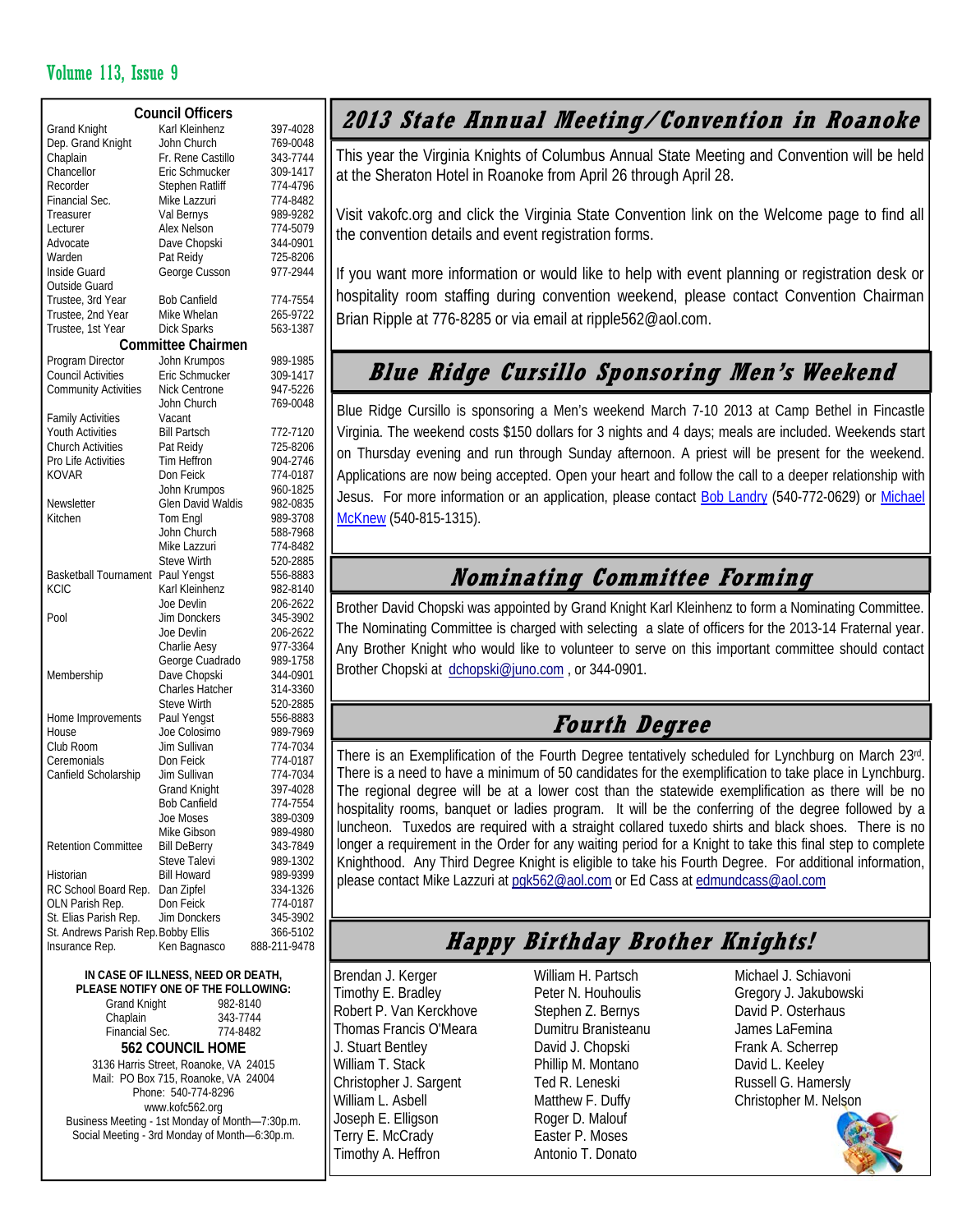#### Volume 113, Issue 9

## **Canfield Scholarship Deadline Draws Near**

Applications for the 2013 Canfield Scholarship will be considered based on past academic performance, financial need, and a demonstrated dedication to service in the community or church. All applications must be received by April 15th, 2013 and must be accompanied by a copy of the applicant's most recent transcript showing classes taken and grades obtained. Transcript does not have to be an official copy. Applications received after the cut off date or applications received incomplete will not be considered. Because of limited funds only ten \$500 scholarships can be awarded thus not all applications can be granted. The decisions of the committee are unanimous and final.

Current application may be downloaded from the Council 562 website. www.kofc562.org

## **Prayers for the Church**

Please keep the Church and Pope Benedict XVI in your prayers during the transition the Church is undergoing due to the Pope's retirement.

Benedict XVI is the 265th pope, a position in which he serves dual roles as Sovereign of the Vatican City State and leader of the Catholic Church. His retirement is the first retirement in over 600 years.



## **Financial Secretary Report**

On February 1, the Second Notice of pending dues was processed and mailed to 117 of our members who are responsible for paying annual dues and which had not been received that day. This cost us additional postage as well as the time to prepare and mail the Second Notice of 2013 dues. If you have not paid your dues as of this newsletter, please do so as soon as possible. If your 2013 dues are unpaid as of March 31 you are no longer a Knight in good standing with the Order.

In March the Knight Alert letter will be sent to those members who have not paid dues at the time of its mailing. Approximately a month later, a Notice of Intent to Suspend is sent to those who still have not paid. This is followed with possible suspension from the Order and loss of your and your family's benefits as a Knight of Columbus. Please respond to your dues notice to prevent these steps having to be taken.

If you have questions about your dues or are unable to pay your dues, please contact the Financial Secretary or the Grand Knight so that we may assist you to remain in good standing with the Order. If you no longer desire to be Council 562 Knight you may transfer to another council or notify the Financial Secretary in writing including your signature as to your desire to withdraw from the Knights. Please remember the Council is responsible to both the Supreme Council and the State Council for per diem and assessed fees for each member of the Council regardless if you pay your dues. We do not need these added expenses.

## **Salem VA Hospital Report**

As you may be aware, the Order, primarily through its Fourth Degree, has the goal of assisting veterans who have sacrificed and served our country through its Armed Services. The Knights of Columbus has two representatives serving on the Veterans Administration Volunteer Services committee for the Salem VA facility, Donald Pierce and Mike Lazzuri. The VA furnishes the veteran with medical services but they do not provide for all of the needs associated with a veterans stay at its facility or receiving services from its satellite clinics. They have a needs list for 2013 which includes Monetary Donations for specific events; Sponsors for specific needs; Coffee Supplies for the reception desk; Clothing items: Personal Hygiene items, and; Miscellaneous items. For additional information as to how you can help or volunteer at the Salem VA or one of its clinics please contact Ryan Pleasants, Chief of Volunteer Services at ryan.pleasants@va.gov or to find out more about VA volunteer opportunities at www.valunteer.va.gov

The Salem VA Center is conducting a specialized program to help our veterans who are suffering from Posttraumatic Stress Disorder. Items are needed to stock a space for veterans to create process art/creative expressions as it relates to and supports their emotional and psychological work while in the 6.5 week program. Some of these items you may find in your junk drawer, basement, or garage. For a listing of items needed for this program please contact kay.montgomery@va.gov

With any donation of money or items please specify that you are giving your support to our veterans as a member of Knights of Columbus Council 562. You may bring your donations to the Roanoke Council or mail them to Knights of Columbus, PO Box 715, Roanoke, VA 24004 indicating they are for the Salem VA facility.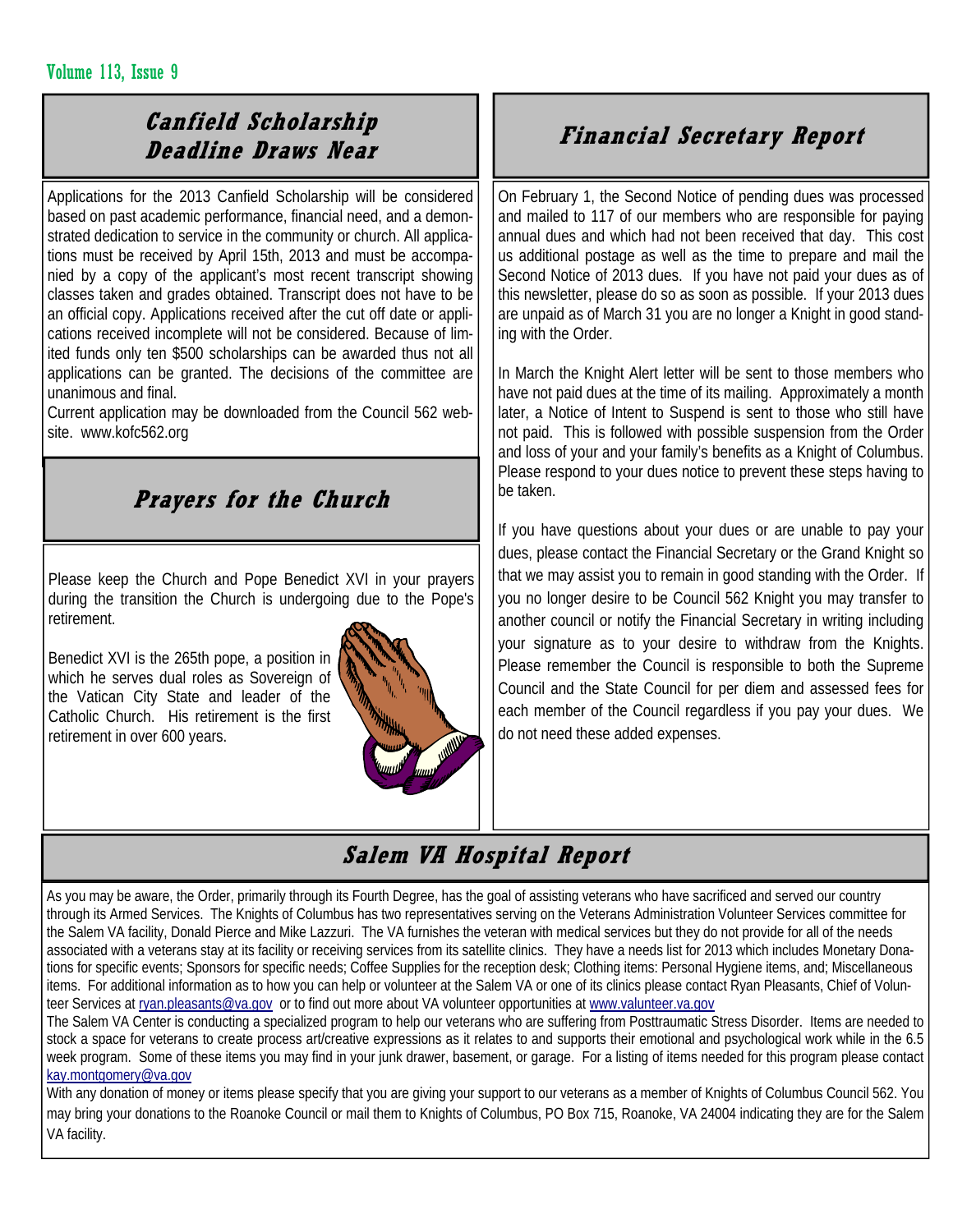## **Program Chairman Report**

We had a very exciting **Super Bowl Party on Sunday** at the clubhouse. Kudos go out to not only Tom Engl and Steve Wirth for their usual, stupendous feast, but also to Chuck Hatcher, Jan Hodnett and Paul Yengst for volunteering to help prepare the food, and to Tom Huck and Alex Nelson for stepping forward and helping with the cleanup. The following are our upcoming events:



**Annual Basketball Tournament** - first two weekends of March Roanoke Catholic Gymnasium.

This is an **EXTREMELY IMPORTANT** event for us as we raise most of the funds that the Council uses for its Youth Program during the rest of the year from it! Your help… scoring, selling concessions, et als…will make a huge difference in our success. If you can help, call Paul Yengst (772-0196). If you are called to help, pleased be generous with your time.

*[Note to those who have children and grandchildren participating in the tournament, each winning team will be presented their awards after their last game instead of at the very end of the tournament.]* 



**St. Patrick's Day Party - Saturday, March 16<sup>th</sup> at Clubhouse. Social hour 5:30 PM** Co-hosting with the Hibernians. \$15 per person. Corned beef.

Bring your friends. RSVP by March 14<sup>th</sup>. Call 989-1985 (leave message).  *Will also need help cleaning up after. Call. [If you have any items that you wish to donate for the silent auction, bring those along.]* 

## **Easter Egg Hunt for the children**

Saturday, March 30<sup>th</sup> from 11:00 AM until 1:00 PM at the Clubhouse. Bring your children, grandchildren or neighbors, but please RSVP the number of children. Call 989-1985 (leave message). Simple lunch provided (free will donation).





**Pancake Breakfasts** at St. Andrews, St. Elias and Our Lady of Nazareth - March, April and May. Sundays TBD. All money raised from these breakfasts will be applied toward the \$3,000 still needed to buy the ultrasound machine for the Blueridge Women's Center. All Knights, their wives and their families are asked to help staff these breakfasts. Please help when called!

**State Convention** – April 25 and 26 in Roanoke. Contact Grand Knight to make reservations.

**KOVAR** – Weekends of May.

- - - John Krumpos, Program Director 540- 989-1985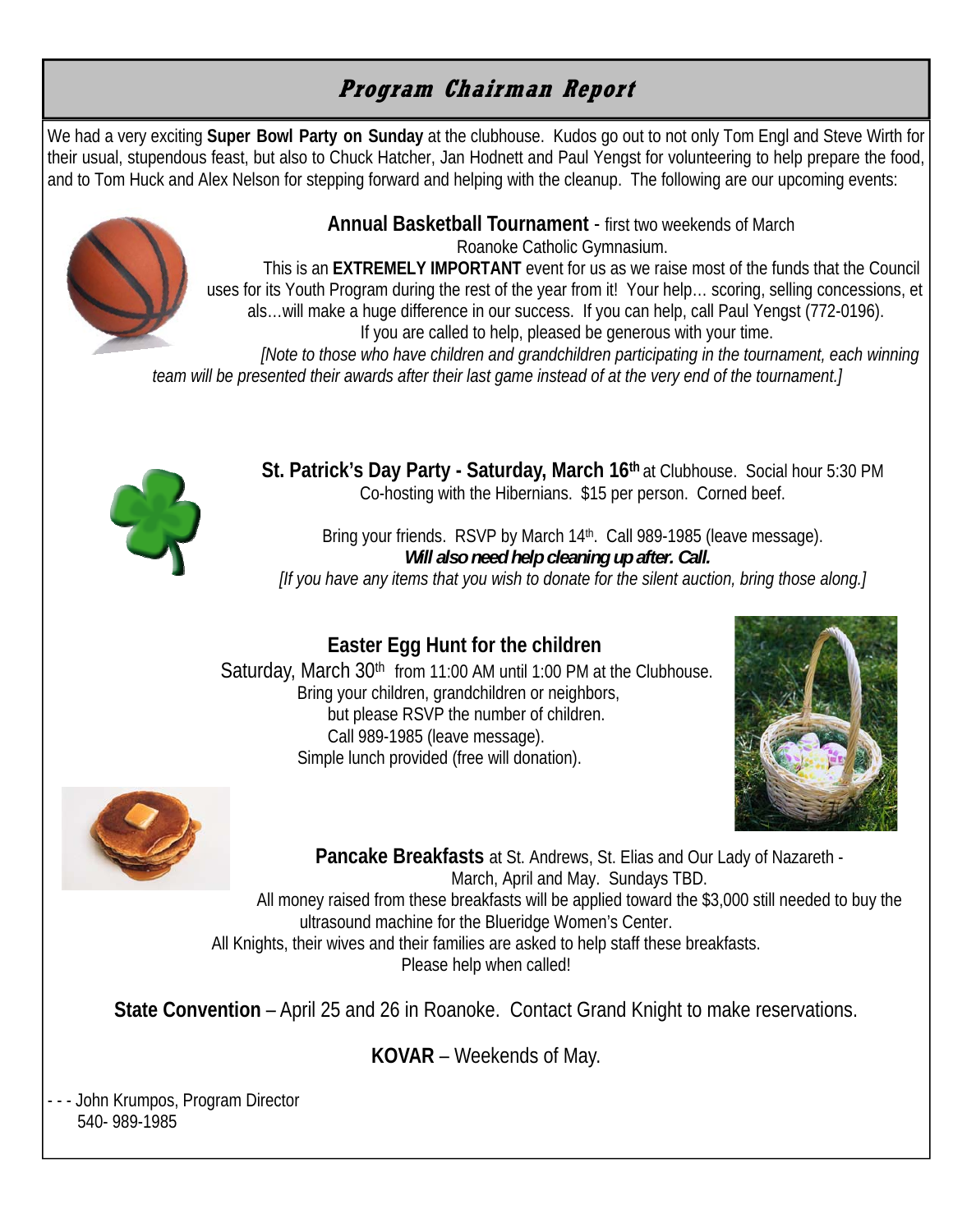## **Knights Council 562 to sponsor a day during the 40 Days for Life campaign!**

For those who don't know, 40 Days for Life is an international campaign that has been extremely successful in changing hearts and minds, saving lives, converting abortion workers, and restoring hope and joy to women and men who choose life!

Knights Council 562 agreed to support 40 Days for Life by sponsoring Saturday, February 23rd. Although we expect other people may join us we would like to have the Knights carry the day by being present in good numbers. Of course we encourage you to invite your wives and family to join us!

We will be at Planned Parenthood, 2207 Peters Creek Rd., NW, Roanoke during the hours of operation (7:30 am - 1 pm). Participants spend an hour or two in front of the abortion clinic, peacefully praying and bearing witness to life.

If you can, *PLEASE* let me know the hours you can be there so I can put together a schedule to ensure our day is fully covered. And of course, if you have ANY questions, please let me know!

In addition, everyone is strongly encouraged to come by and pray at any time throughout the 40 days. The hours we will be praying and witnessing are:

M-T-W-F 9 am - 5 pm Th  $9$  am  $-7$  pm, and Sat. 7:30 am - 1 pm

Here are some facts to know since the 40 Days for Life campaign began...

- 2,210 individual campaigns have taken place in 481 cities

- More than 550,000 have joined in an historic display of unity to pray and fast for an end to abortion

- More than 15,500 church congregations have participated in the 40 Days for Life campaigns

- Reports document 6,749 lives that have been spared from abortion — that we can *confirm* 

- 75 abortion workers have quit their jobs and walked away from the abortion industry

- 25 abortion facilities completely shut down following local 40 Days for Life campaigns

- Hundreds of women and men have been spared the tragic effects of abortion, and a lifetime of regret

- More than 2,600 news stories have been featured in newspapers, magazines, radio shows and TV programs from coast to coast ... and overseas

- Many people with past abortion experiences have come forward to begin post-abortion healing and recovery

Thank you and God Bless!

- - - Tim Heffron, Respect Life Chairman timheffron59@gmail.com 540-494-5689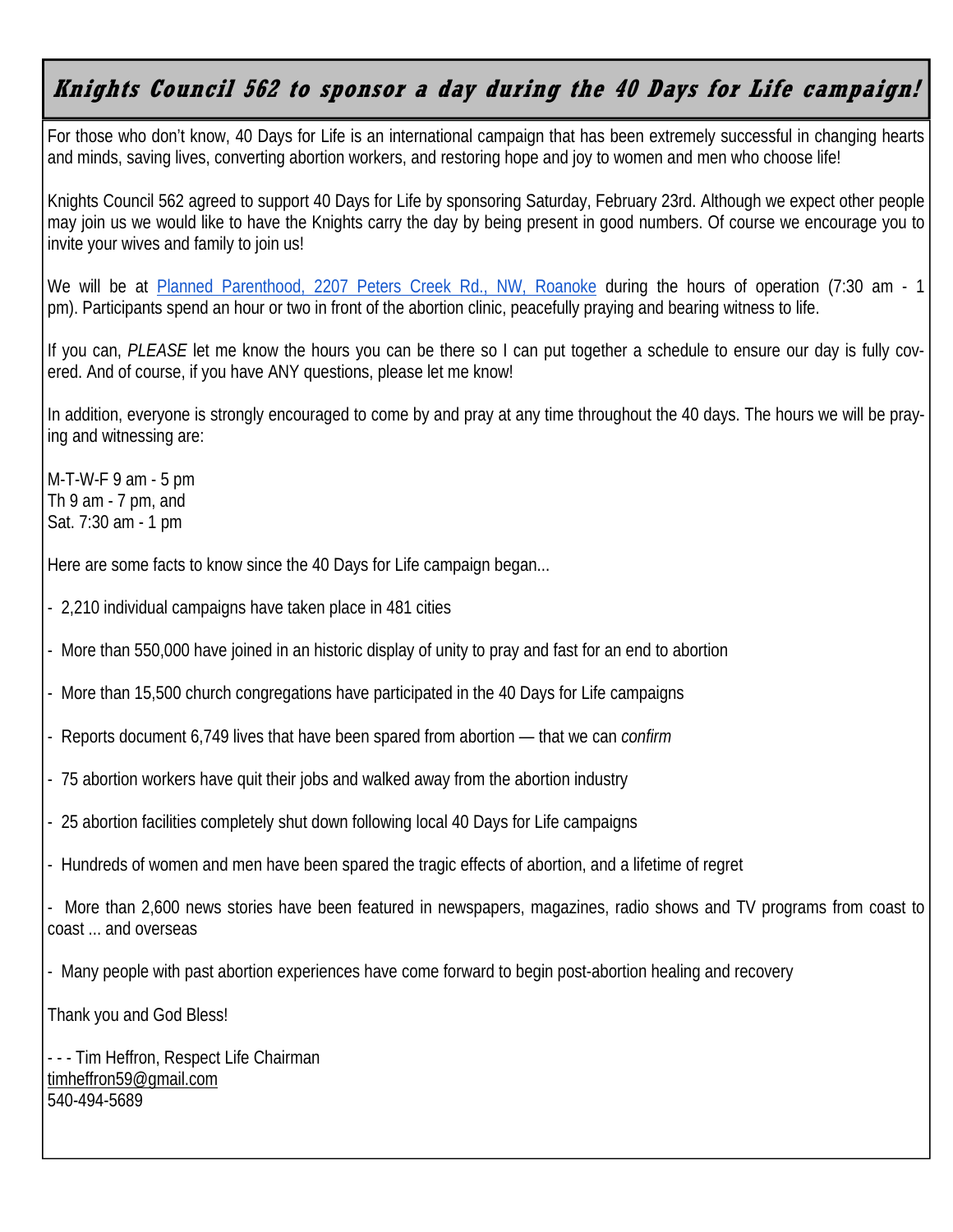## Olympic Park Swim Club

February, 2013

Dear Brother Knights:

Another new year is upon us and Olympic Park Swim Club is an exciting place for 2013. We are implementing many sensational changes this year. In the spring of 2013, both the main and tot pools will be resurfaced, creating a bright and vibrant setting. And permanent concrete interior steps with handrails will be constructed in the three-foot end of the main pool. We are sure everyone from children to our older members will enjoy the steps. Family Night was a great success last year. It will be offered again this year on Wednesday Nights. We are planning different entrees and fun ideas for these nights.

The pool is owned by Knights of Columbus, Incorporated, which supports your council and the works it does. It is the corporation's only source of income. Members in good standing of the Knights of Columbus receive a 50% discount off pool membership dues. That is the best value for summer entertainment in the valley. Please come join us. Return the bottom portion of this letter to the pool committee. They will contact you with pool membership dues amounts.

We are looking forward to seeing you this coming summer and hope you will be pleased with the club. If you have any questions please contact Jim Donckers at (540) 345-3902 or any pool committee person.

Sincerely,

Karl Kleinhenz President, Knights of Columbus, Inc.

|                | Name of Knights of Columbus member in good standing                                       |                     | Council |  |
|----------------|-------------------------------------------------------------------------------------------|---------------------|---------|--|
| Address:       |                                                                                           |                     |         |  |
| Phone no.:     | Email:                                                                                    |                     |         |  |
| Spouse's name: |                                                                                           | Number of children: |         |  |
| Return to:     | <b>Olympic Park Swim Club</b><br>Pool Committee<br><b>PO Box 715</b><br>Roanoke, VA 24004 |                     |         |  |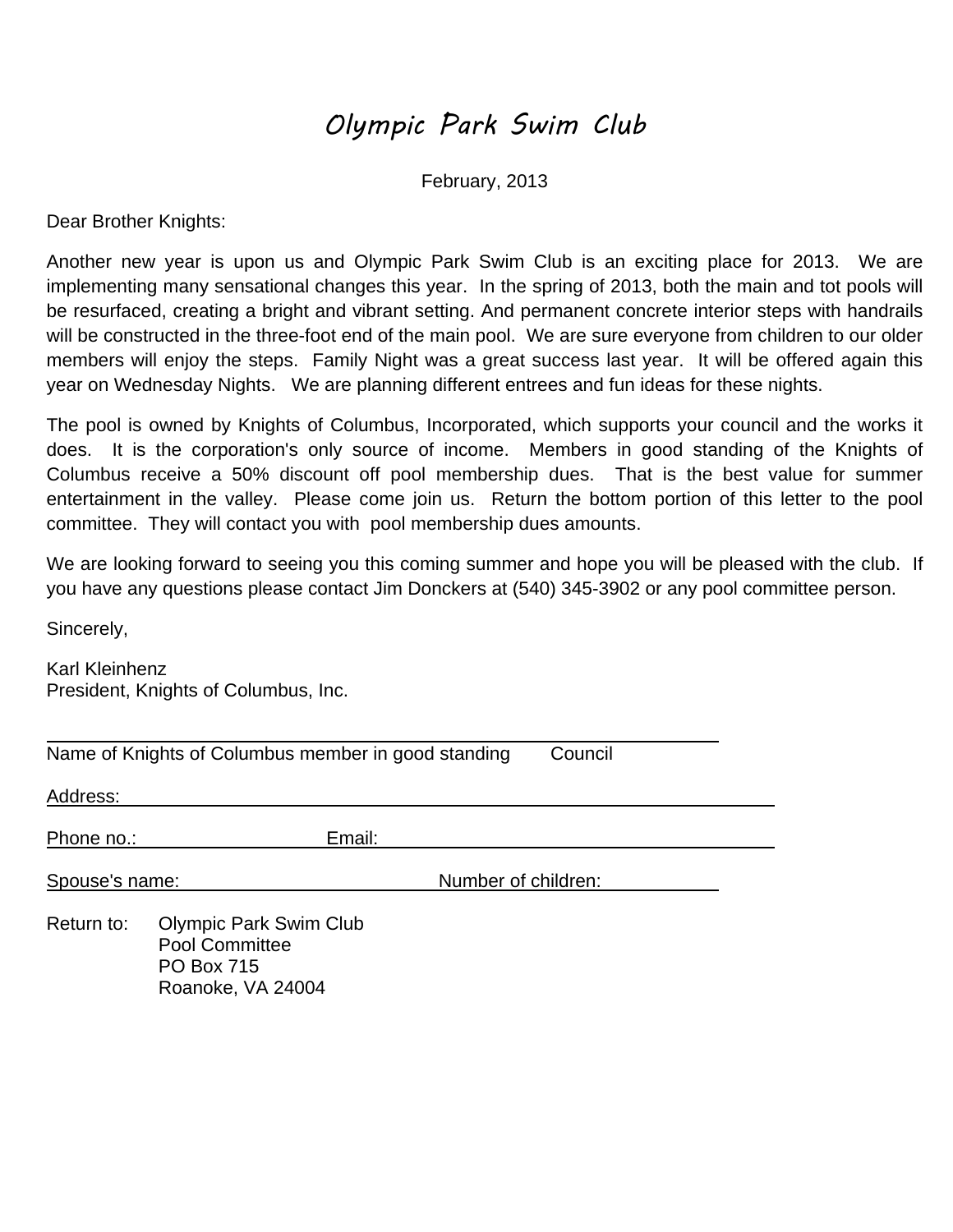## **Annual Polar Bear Plunge at Virginia Beach A Success!!**

On February 2nd some Knights of Columbus members from around the State gathered at Virginia Beach to participate in the annual Polar Plunge. The money raised during this event benefits the Virginia Special Olympics. It was a tremendous success as more than \$1.25 million dollars was raised overall this year. The Knights of Columbus raised more than \$45,000.00 toward the grand total. There were more than 3,300 "plungers" who braved the cold Atlantic waters to benefit this cause.

Even though the weather was cold it was a very festive event. Many state officers and members from several councils showed to participate. Here are a few pictures of the event. Maybe next February we can get a few members from Roanoke council to join in.





**Tom & Pat Harger** 



**State Deputy Tommy Harger** 





**Plunging Contract Property Contract Plunging Contract Plunging State Treasurer Steve Burnley**